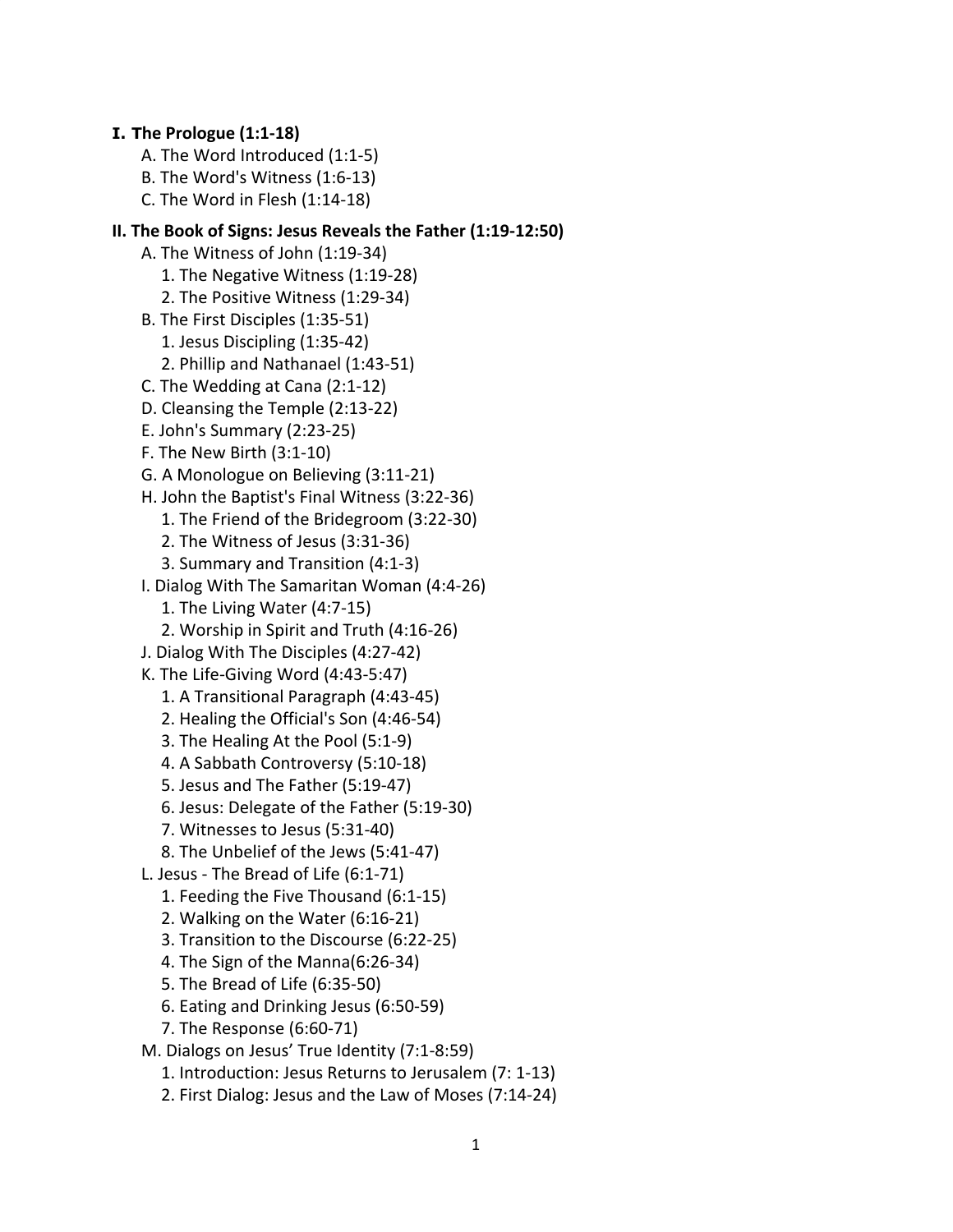- 3. Second Dialog: Jesus' Messianic Origins (7:25-36)
- 4 Third Dialog: Jesus' Identity (7:37-44)
	- a. Jesus, the Living Water (7:37-39)
	- b. Jesus' identity as Messiah (7:40-44)
- 5. Fourth Dialog: Jesus' Identity (7:45-52)
- 6. [Jesus and The Woman Taken in Adultery (7:53-8:11)]
- 7. Fifth Dialog on Jesus As Light (8:12-20)
- 8. Sixth Dialog: Jesus' Challenge to Jewish Leaders (8:21-30)
- 9. Seventh Dialog: Jesus and Abraham (8:31-59)
- N. Signs and Teachings (9:1-11:44)
	- 1. The true light (9:1-41)
		- a. healing the blind man (9:1-7)
		- b. questioning by the neighbors (9:8-12)
		- c. first interrogation by the Pharisees (9:13-17)
		- d. interrogation of the man's parents (9:18-23)
		- e. second interrogation by the Pharisees (9:24-34)
		- f. spiritual sight (9:35-38)
		- g. spiritual blindness (9:39-41)
	- 2. The Good Shepherd (10:1-21)
		- a. the sheep, the Shepherd, and sheep robbers (10:1-6)
		- b. Jesus' application of the parable(s) (10:7-18)
		- c. the reaction of the Jews (10:19-21)
	- 3. The Identity of Jesus (10:22-42)
		- a. Jesus as the Messiah (10:22-30)
		- b. Jesus as Son of God (10:31-39)
		- c. summary and transition (10:40-42)
	- 4. Lazarus, Resurrection, and Life (11:1-44)
		- a. setting and background (11:1-16)
		- b. dialogs with Martha and Mary (11:17-33)
	- c. raising of Lazarus (11:33-44)
- O. Jesus' Last Days (11:45-12:50)
	- 1. The Plot to Kill Jesus (11:45-54)
	- 2. Anticipating the Passover (11:55-12:11)
	- 3. The Triumphal Entry (12:12-19)
	- 4. The Greeks and the Coming of the Hour (12:20-36)
	- 5. Jesus' Final Public Appeal (12:37-50)

## **III. The Book of Glory: Jesus Returns to the Father (13:1-20:31)**

- A. Introduction: Discipleship (13:1-30)
	- 1. Jesus Washing the Disciples' Feet (13:1-20)
	- 2. Judas' Betrayal Is Revealed (13:21-30)
- B. Last Discourses of Jesus: First Part (13:31-14:31)